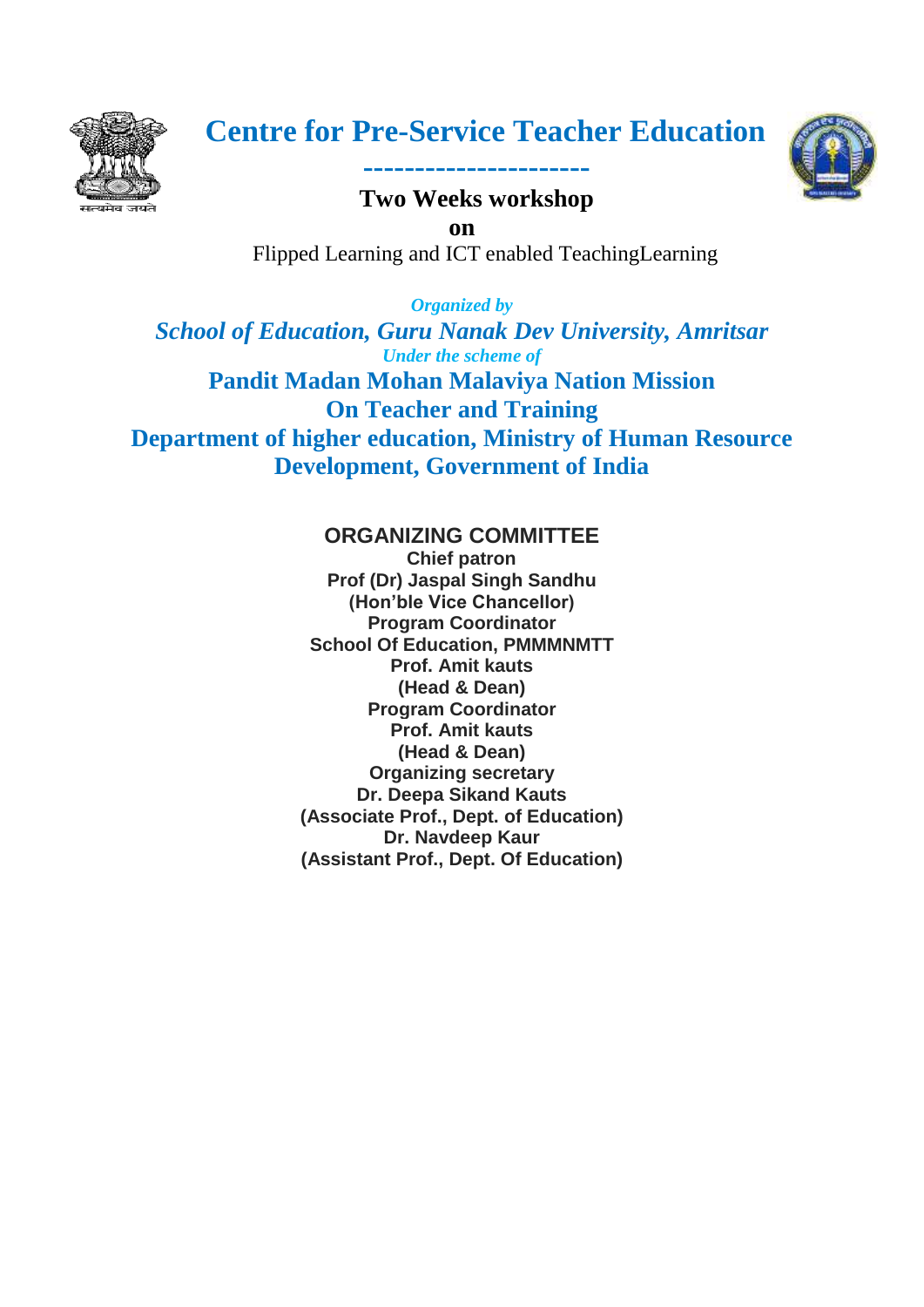#### **About Guru Nanak Dev University**

.

Guru Nanak Dev University was established at Amritsar, India on November 24, 1969 to commemorate Guru Nanak Dev's birth quincentenaries' celebrations. The university has marked its emblem across the globe and is continuing its journey of achieving new heights in pursuance of its cherished goals. University grant commission (UGC) has granted category -1 status to the university, the only university to get this ELITE STATUS in the region of Punjab, Haryana, Himachal Pradesh & Chandigarh . Improving its rank from last year, Guru Nanak Dev University has been ranked 59 in the All – India university ranking released under the national institution ranking framework (NIRF) by the Ministry of Human Resource Development (MHRD), Govt. of India. Under swachh campus ranking 2018 of higher educational institutions university got  $2<sup>nd</sup>$  rank at national level amongst the cleanest higher educational institution in the country in the category of government universities. The University is ranked as one of the top universities in North India with a score of 3.51 on a 4 point scale by National Assessment and Accreditation Council (accredited at highest level i.e. A++ as per the new modified criteria) and it has also been conferred with potential for excellence (UPE) BY UGC and is amongst 16 universities in the country to be bestowed this status.The MHRD has also released a grant of Rs. 107 crore for modernizing the main campus of Guru Nanak Dev University .this year again the university has won the highest sport award in the country , the Maulana Abul Kalam Azad Trophy , for a record of 23 times.

#### **SCHOOL OF EDUCATION**

The School of Education (SOE) forms the main backbone of integrated development of teachers. By setting up a School of Education, the university intends to strengthen the holistic vision for teacher education in the state, keeping it intimately connected with school education. This would in turn support and enable professional development, research collaboration, School interventions, curricular resource development and state academic planning. Keeping in view the present context of educational settings, the SOE offers academic programmes in education as an area of knowledge and field of professional practice. The SOE will focus on engaging teachers/scholars in educational discourses and knowledge generation. Itwill also provide avenues for professional development of teachers, teacher educators and other educational functionaries. The SOEendeavours to provide programmes of excellence in the pre-service and in-service education of prospective and practising teachers through teaching and learning, research, consultancy, publication and community services.

#### **ABOUT THE WORKSHOP**

**School** of education(PMMMNMTT), of Guru Nanak Dev University organize a 14 days workshop on Flipped Learning and ICT enabled Teaching Learning under Pandit Madan Mohan Malaviya National Mission on Teacher and Training. This scheme was launched with an intent to improve quality in educational development at all stages of education. The theme of this workshop is to prepare teaching learning material based on flipped learning resources.The workshop include lectures as well as extensive hands on training which will provide both theoretical and practical exposure to the participants. The participants will get hands on training on development of content based on various ICT andflipped learning resources and draft will be submitted by participants on the completion of the workshop *Participants will experience and learn* the application of Flipped Learning in different areas of knowledge, different ICT applications, interactive tools and software available for teaching.Workshop will also highlight the pedagogical approach Flipped + ICT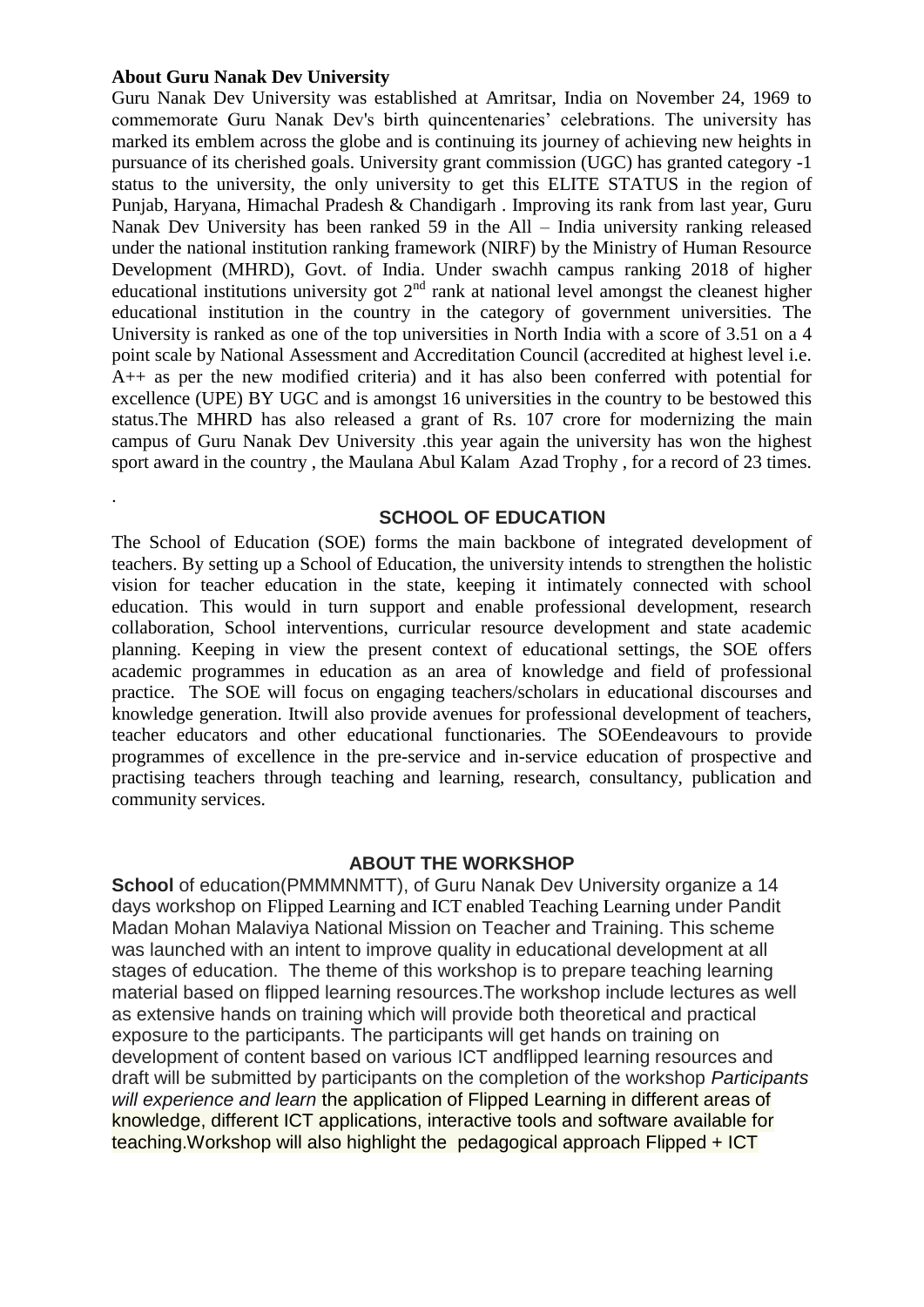together with the incorporation of techniques such as Puzzle-based Learning, Problem-based Learning (PBL), Simulation-based learning (SbL), It is also intended to promote a critical and reflective thinking of the participants towards the use of new technologies.

## **OBJECTIVES**

- 1. To provides an overview of Flipped Teaching
- 2. To discover Many Tools and Techniques to Create and Deliver Flipped **Content**
- 3. To familiarise The Participants with Various Flipped Classroom Resources
- 4. Accessing and Curating Digital Contents from online as well as offline sources to suit their instructional requirements;
- 5. To make the participants with Scientific Pedagogy of Flipped Classroom;
- 6. To provide Hands on training in creating learning designs for this innovative methodology;
- 7. Implementing, initially on an experimental mode, flipped classroom for real life curricular transaction; and preferably
- 8. Developing tailor-made digital content consonant with the personal style of the teacher.

# **TARGET GROUP**

**Teacher Educators and teachers in higher education will be considered as the participants of this workshop. Number of participants will be 30. WORKSHOP CONTENTS**

- Puzzle-based Learning, Problem-based Learning (PBL), Simulation-based learning (SbL)
- flipped classroom instructional model
- Content Analysis of a selected chapter (for improved understanding);
- Hands on training on Accessing and Curating online digital resources based on certain criteria (e.g. content analysis);
- Introduction to Open Education Resources (OER);
- Pedagogy of Flipped Classroom;
- Hands on Training on creating Flipped Learning Designs based on Scientific Pedagogy.

### **WORKSHOP REGISTRATION**

**There is no registration fee for the workshop. Please use the following link for application. Please copy and paste this link in browser. Submitted this**